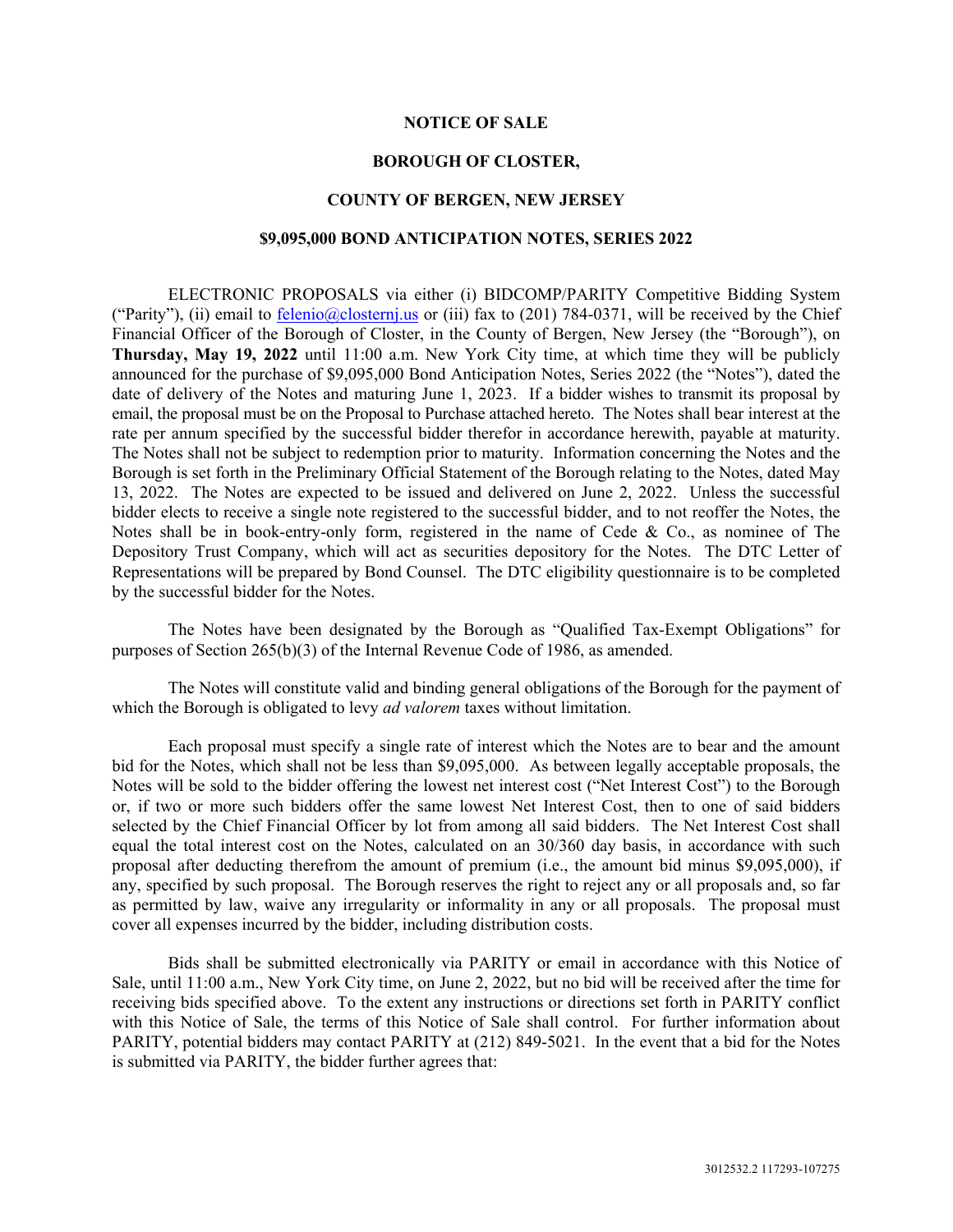1. The Borough may regard the electronic transmission of the bid through PARITY (including information about the purchase price of the Notes, the interest rate or rates to be borne by the Notes, the initial public offering price of each maturity and any other information included in such transmission) as though the same information were submitted directly to the Borough and executed by a duly authorized signatory of the bidder. If a bid submitted electronically by PARITY is accepted by the Borough, the terms of the Proposal for Notes and this Notice of Sale and the information that is electronically transmitted through PARITY shall form a contract, and the successful bidder shall be bound by the terms of such contract.

2. PARITY is not an agent of the Borough, and the Borough shall have no liability whatsoever based on any bidder's use of PARITY, including but not limited to any failure by PARITY to correctly or timely transmit information provided by the Borough or information provided by the bidder.

3. The Borough may choose to discontinue use of electronic bidding via PARITY by issuing a notification to such effect via TM3 (as hereinafter defined), or by other available means, no later than 3:00 p.m. (New York City Time) on the last business date prior to the bid date set forth above.

4. Once the bids are communicated electronically via PARITY to the Borough as described above, each bid will constitute a Proposal for Notes and shall be deemed to be an irrevocable offer to purchase the Notes on the terms provided in this Notice of Sale. For purposes of submitting all Proposal for Notes, the time as maintained on PARITY shall constitute the official time.

5. Each bidder choosing to bid electronically shall be solely responsible to make necessary arrangements to access PARITY for purposes of submitting its bid in a timely manner and in compliance with the requirements of this Notice of Sale. Neither the Borough nor Parity shall have any duty or obligation to undertake such registration to bid for any prospective bidder or to provide or assure access to any qualified prospective bidder, and neither the Borough nor Parity shall be responsible for the proper operation of, or have any liability for any delays or interruptions of, or any damages caused by PARITY. The Borough is using PARITY as a communication mechanism, and not as the Borough's agent, to conduct the electronic bidding for the Notes. By using PARITY, each bidder agrees to hold the Borough harmless for any harm or damages caused to such bidder in connection with its use of PARITY for bidding on the Notes.

The Borough reserves the right to postpone, from time to time, the date established for the receipt of bids and will undertake to notify registered prospective bidders via notification published on Thomson Municipal Market Monitor ("TM3") (www.tm3.com). Prospective bidders may request notification by facsimile transmission of any such changes in the date or time for the receipt of bids by so advising, and furnishing their telecopier numbers to the Chief Financial Officer of the Borough at (201) 784-0600, by 12:00 Noon, New York City time, on the day prior to the announced date for receipt of bids. In addition, the Borough reserves the right to make changes to this Notice of Sale. Such changes will be announced on the TM3.

A postponement of the bid date will be announced via TM3 not later than 11:00 a.m., New York City time, on the last business day prior to any announced date for receipt of bids, and an alternative sale date and time will be announced via TM3 by Noon, New York City time, not less than forty-eight (48) hours prior to such alternative date for receipt of bids.

On any such alternative date and time for receipt of bids, the Borough will accept electronic bids for the purchase of the Notes, such bids to conform in all respects to the provisions of this Notice of Sale,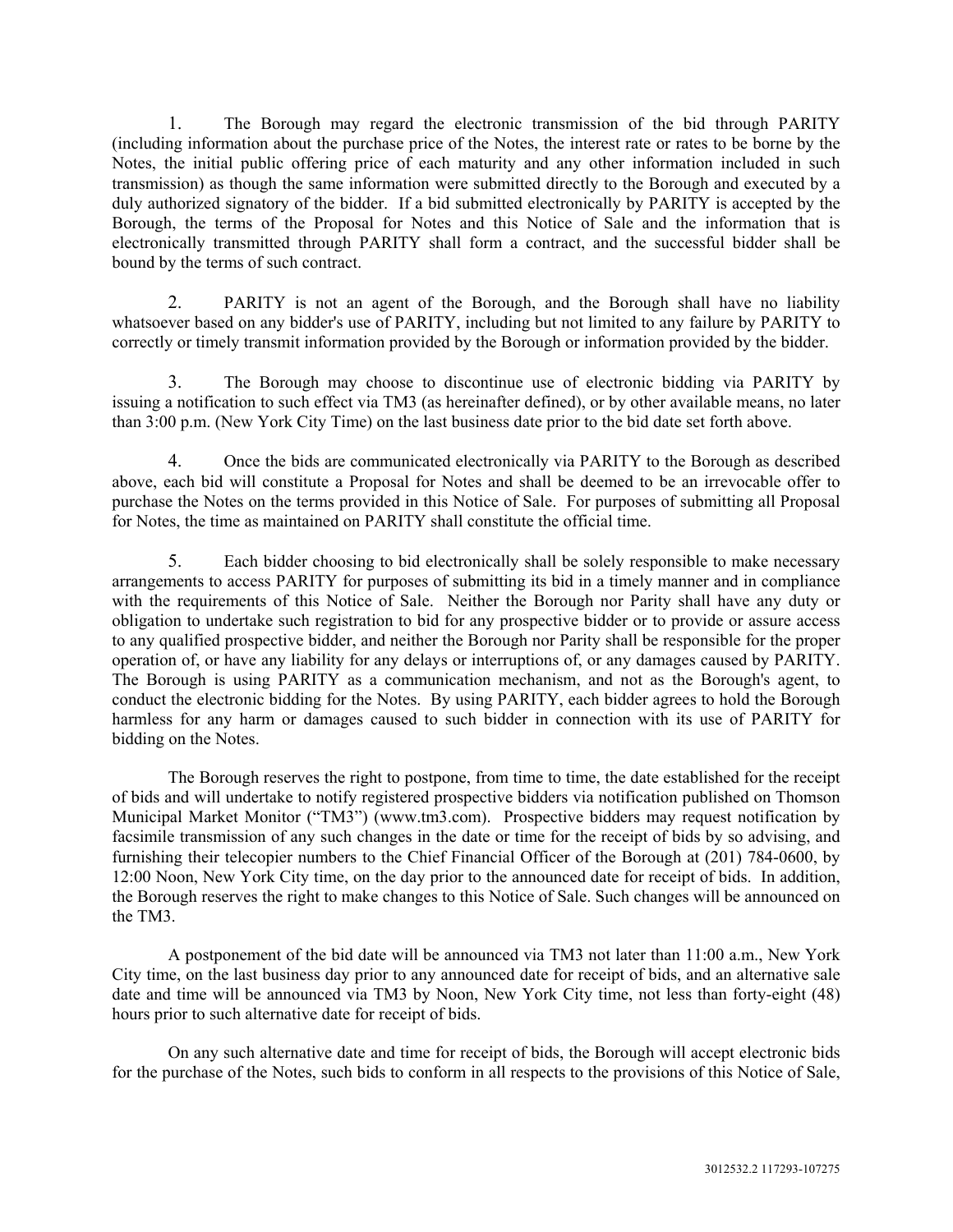except for the changes in the date and time for receipt of bids and any other changes announced via TM3 at the time the date and time for receipt of bids are announced.

Award of the Notes to the successful bidder, or rejection of all proposals, is expected to be made within one hour after the proposals are announced, but bidders may not withdraw their proposals before 4:00 p.m. on May 19, 2022 and then only if such award has not been made prior to the withdrawal. The Notes will be delivered on or about June 2, 2022 at the offices of Gibbons P.C., Bond Counsel to the Borough, in Newark, New Jersey, or at such other place as may be agreed upon with the successful bidder. Payment for the Notes at the time of their original issuance and delivery shall be in immediately available funds.

It shall be the responsibility of the Borough to have CUSIP identification numbers, if required, issued for the Notes. The request for the assignment of CUSIP identification numbers shall be the responsibility of the Borough's municipal advisor and the CUSIP Global Services charge therefor shall be the responsibility of and shall be paid for by the successful bidder. CUSIP numbers must be communicated to Bond Counsel within 24 hours of the award of the Notes in order to have the CUSIP numbers printed on the Notes.

The successful bidder may at his option refuse to accept the Notes if prior to delivery of the Notes any income tax law of the United States of America shall provide that the interest thereon is includable in gross income, or shall be includable in gross income at a future date, for federal income tax purposes, and in such case such bidder will be relieved of its contractual obligations arising from the acceptance of its proposal.

The obligation hereunder to deliver and to accept the Notes shall be conditioned on the availability and delivery at the time of delivery of the Notes of the approving opinion of Bond Counsel, which will be furnished without cost to the successful bidder, in substantially the form set forth in the final Official Statement with respect to the Notes (the "Official Statement"). Such opinion shall state that the Notes are valid and legally binding obligations of the Borough and that the Borough has the power and is obligated to levy *ad valorem* taxes upon all the taxable property within the Borough without limitation as to rate or amount for the payment of the Notes and the interest thereon. The obligations hereunder to deliver or accept the Notes shall be further conditioned on the availability to the successful bidder and delivery at the time of delivery of the Notes of certificates in form and tenor satisfactory to Bond Counsel evidencing the proper execution and delivery of the Notes and receipt of payment therefor and including a statement, dated as of the date of such delivery, to the effect that, except as set forth in the Official Statement, there is no litigation pending or (to the knowledge of the signer or signers thereof) threatened relating to the Notes.

The Borough, by accepting the proposal submitted by the successful bidder, (a) certifies to the successful bidder, as of the date of acceptance of such proposal, that the Preliminary Official Statement distributed in connection with the sale of the Notes (the "Preliminary Official Statement") has been "deemed final" as of its date by the Borough for purposes and within the meaning of Rule 15c2-12 promulgated under the Securities Exchange Act of 1934 ("Rule 15c2-12"), except for certain omissions permitted thereunder, (b) agrees to provide the successful bidder, in order to permit the successful bidder to comply with Rule l5c2-12, with up to 50 copies in total of the Official Statement within the period of time allowed under Rule l5c2-12, at the sole cost and expense of the Borough, with any additional copies that the successful bidder shall reasonably request to be provided at the sole cost and expense of the successful bidder, and (c) in order to assist the successful bidder in complying with Rule 15c2-12, agrees to undertake to provide certain continuing disclosure as further described in the Preliminary Official Statement. The successful bidder, by executing the proposal, agrees to provide, upon receipt of the Official Statement from the Borough, a copy of the Official Statement (with any required forms) to the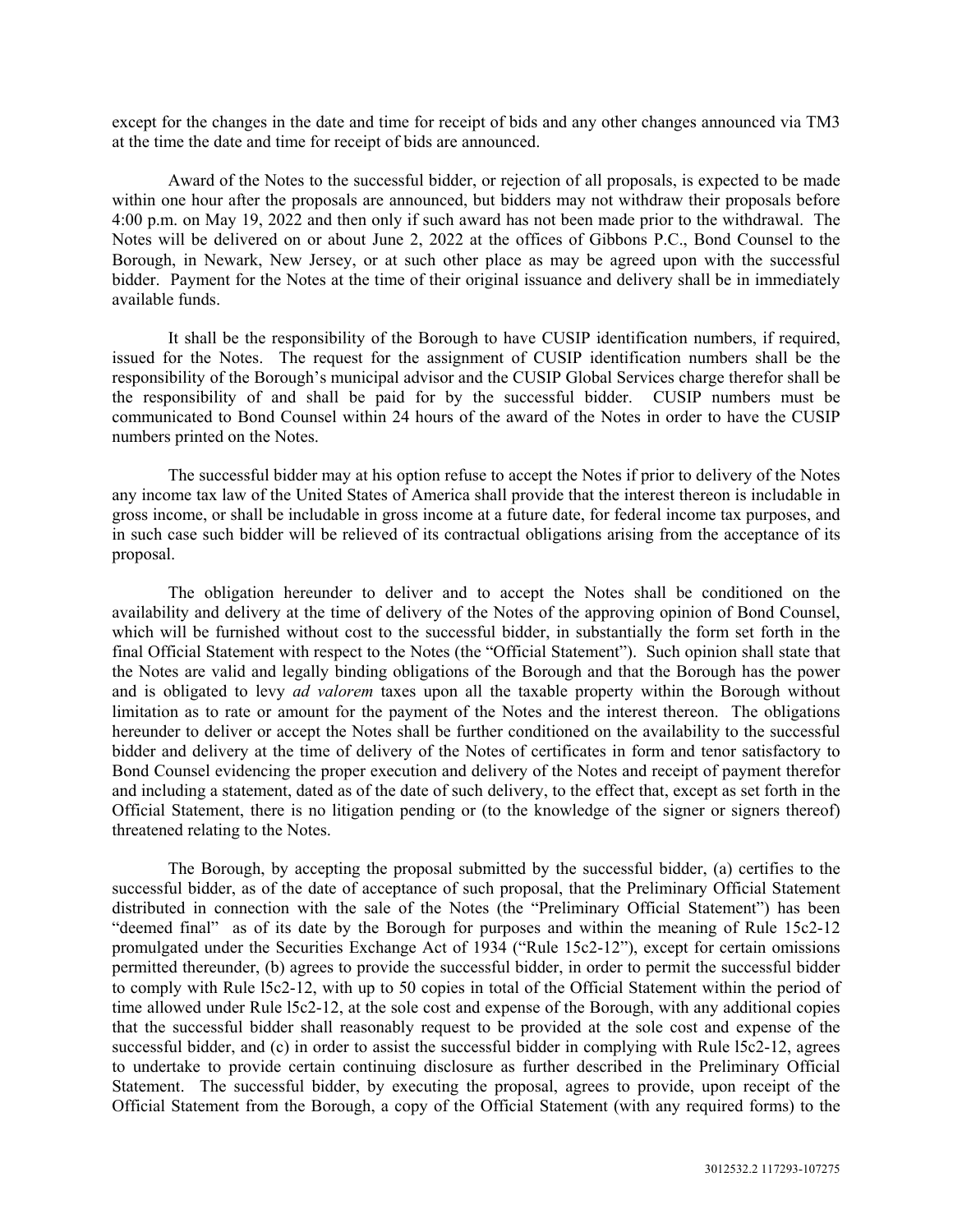Municipal Securities Rulemaking Board (the "MSRB") or its designee pursuant to MSRB Rule G-32 no later than ten business days following the-date of acceptance of its bid. The successful bidder shall notify the Borough of (a) the date which is the "end of the underwriting period" within the meaning of Rule 15c2-12 (which date shall be presumed by the Borough to be the date of delivery of and payment for the Notes unless the Borough is notified otherwise) and (b) the date on which a copy of the Official Statement is filed with the MSRB or its designee.

Matters relating to the "issue price" of the Notes, including the form of certificate to be delivered by the successful bidder to the County, are set forth in Exhibit A attached hereto.

> Frank Elenio Chief Financial Officer

Dated: May 13, 2022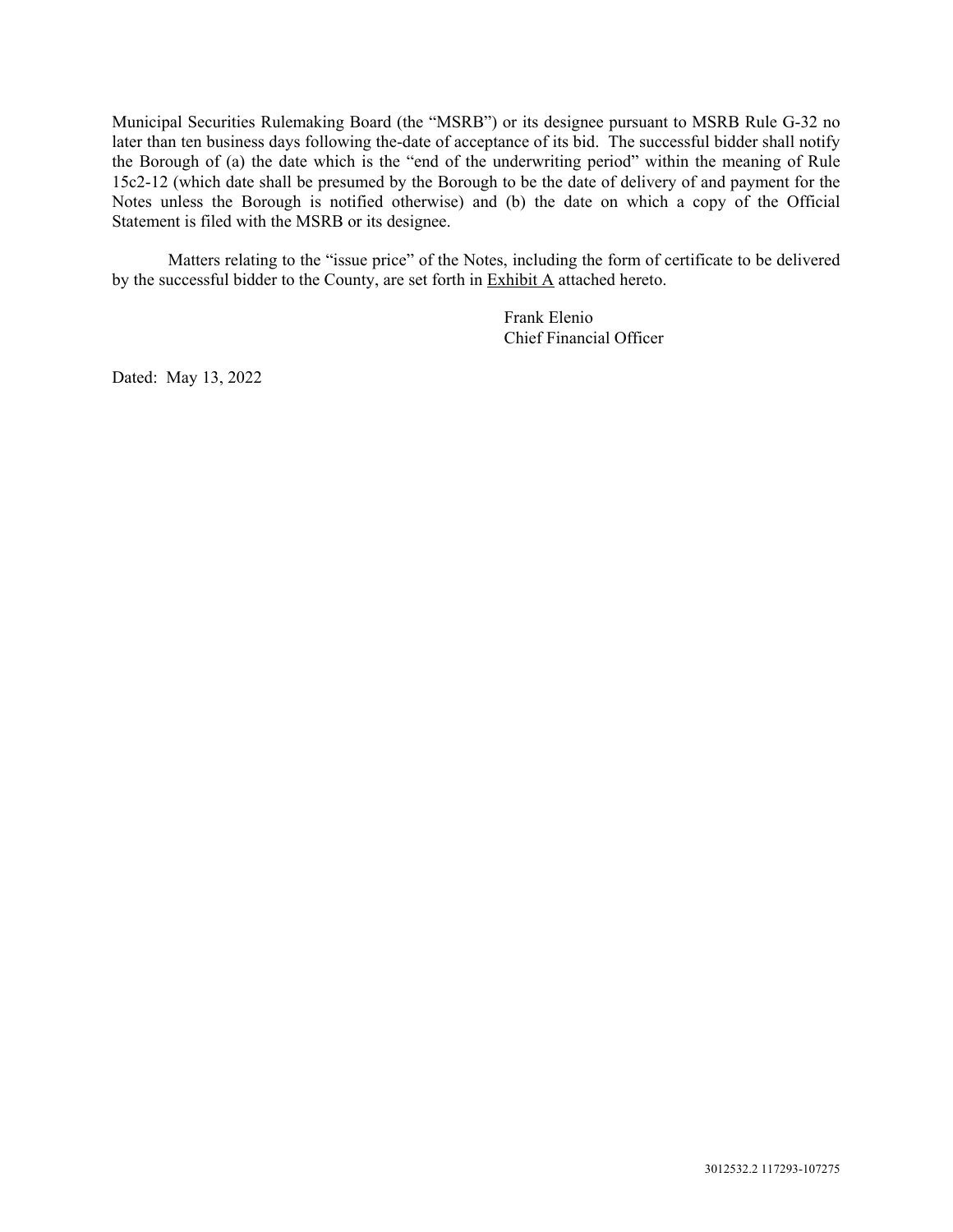## **BOROUGH OF CLOSTER \$9,095,000 BOND ANTICIPATION NOTES PROPOSAL TO PURCHASE**

The undersigned hereby offers to purchase Bond Anticipation Notes in accordance with

the provisions of the Notice of Sale with respect thereto for the following terms:

| <b>Amount of Notes</b> | Price (not less than par) | <b>Rate of Interest Per Annum</b> |
|------------------------|---------------------------|-----------------------------------|
|                        |                           |                                   |

Authorized Bidder

Signature

## THIS PORTION OF THE PROPOSAL IS NOT PART OF THE BID

### PLEASE COMPLETE THE FOLLOWING:

| <b>Interest Payable on Notes</b> |  |
|----------------------------------|--|
| Less: Premium (if any)           |  |
| Net Interest Payable             |  |
| Net Interest Cost                |  |

 $\frac{0}{6}$ 

Person to be contacted for closing arrangements:

Name

Telephone Number

E-mail Address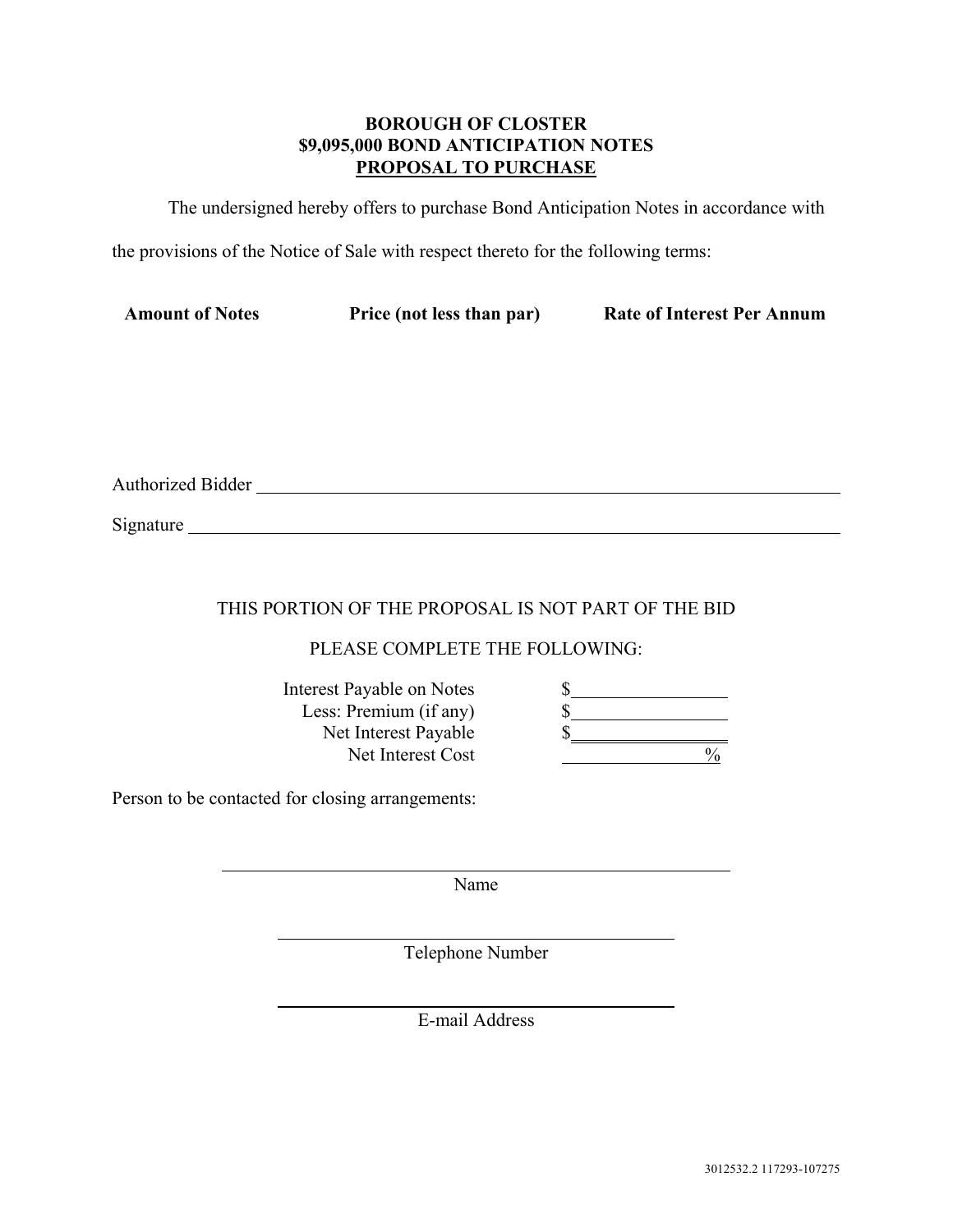### Exhibit A

### Establishment Of Issue Price

The successful bidder shall assist the \_\_\_\_\_\_\_\_\_\_\_\_\_\_\_\_\_\_ of \_\_\_\_\_\_\_\_\_\_\_\_\_\_\_\_\_ (the "Issuer") in establishing the issue price of the Notes and shall execute and deliver to the Issuer at Closing an "issue price" or similar certificate, substantially in the forms attached hereto as Appendices A, B or C setting forth the reasonably expected initial offering price to the public or the sales price or prices of the Notes, together with supporting pricing wires or equivalent communications with such modifications as may be appropriate or necessary, in the reasonable judgment of the successful bidder, the Issuer and Bond Counsel.

(a) Except as set forth in paragraph (c) below, the Issuer intends that the provisions of Treasury Regulation Section 1.148-1(f)(3)(i) (defining "competitive sale" for purposes of establishing the issue price of the Notes) will apply to the initial sale of the Notes (the "Competitive Sale Requirements") because: (1) the Issuer shall disseminate this Notice of Sale to potential underwriters in a manner that is reasonably designed to reach potential underwriters; (2) all bidders shall have an equal opportunity to bid; (3) the Issuer may receive bids from at least three underwriters of municipal bonds who have established industry reputations for underwriting new issuances of municipal bonds and notes; and (4) the Issuer anticipates awarding the sale of the Notes to the bidder who submits a firm offer to purchase the Notes at the highest price (or lowest interest cost), as set forth in this Notice of Sale.

Any bid submitted pursuant to this Notice of Sale shall be considered a firm offer for the purchase of the Notes, as specified in the bid**.** By submitting a bid, bidders are deemed to have certified that they have an established industry reputation as a regular purchaser or underwriter of tax-exempt obligations such as the Notes.

In the event that the Competitive Sale Requirements are satisfied, the successful bidder must complete Appendix A attached hereto.

(b) Except as set forth in paragraph (c) below, in the event that the Competitive Sale Requirements are not satisfied, the Issuer shall so advise the successful bidder. The Issuer shall treat the first price at which 10% of a Maturity of the Notes (the "10% Test") is sold to the Public as the issue price of that Maturity, applied on a Maturity-by-Maturity basis (and if different interest rates apply within a Maturity, to each separate CUSIP number within that Maturity). The successful bidder shall advise the Issuer if any maturity of the Notes satisfies the 10% Test as of the date and time of the award of the Notes. The Issuer will not require bidders to comply with the "hold-the-offering-price rule" and therefore does not intend to use the initial offering price to the Public as of the sale date of any Maturity of the Notes as the issue price of that Maturity. Bids will not be subject to cancellation in the event that the competitive sale requirements are not satisfied. Bidders should prepare their bids on the assumption that all of the maturities of the Notes will be subject to the 10% Test in order to establish the issue price of the Notes.

If Competitive Sale requirements are not satisfied, then until the 10% Test has been satisfied as to each Maturity of the Notes, the successful bidder agrees to promptly report to the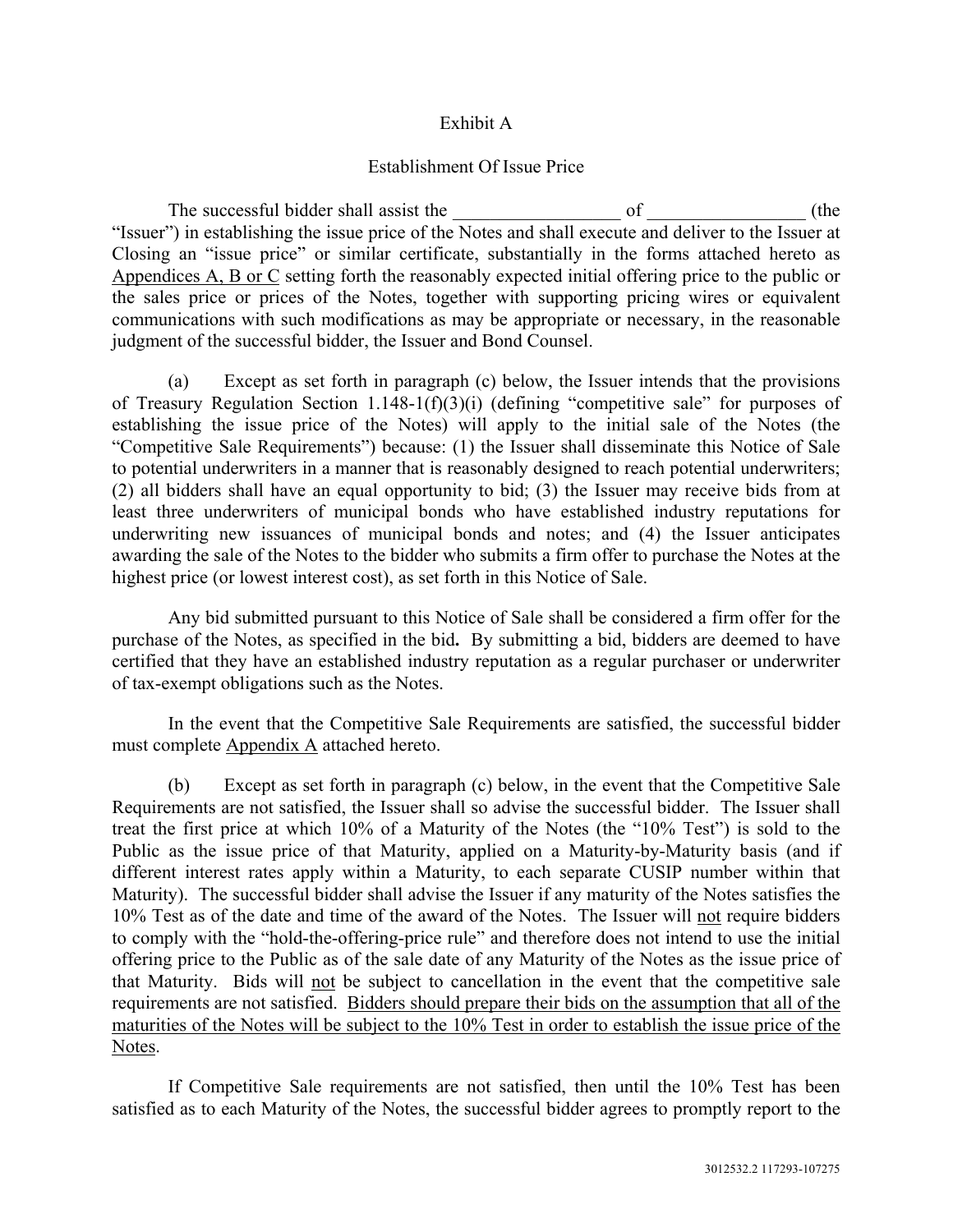Issuer the prices at which the unsold Notes of that Maturity have been sold to the Public. That reporting obligation shall continue, whether or not the Closing Date has occurred, until either (i) all Notes of that Maturity have been sold or (ii) the 10% Test has been satisfied as to the Notes of that Maturity, provided that, the successful bidder's reporting obligation after the Closing Date may be at reasonable periodic intervals or otherwise upon request of the Issuer or Bond Counsel. The successful bidder shall provide the Issuer, Bond Counsel and the Issuer's financial advisor (if any) with certificates substantially in the form of Appendix B hereto. If the 10% Test is not met by the Closing Date, a Supplemental Issue Price Certificate must be provided.

(c) If the successful bidder (such as a bank or local government unit) is purchasing for its own account, it must complete Appendix C hereto, and the provisions of paragraphs (a) and (b) above shall not apply.

By submitting a bid, each bidder confirms that: (i) any agreement among underwriters, any selling group agreement and each third-party distribution agreement (to which the bidder is a party) relating to the initial sale of the Notes to the Public, together with the related pricing wires, contains or will contain language obligating each underwriter, each dealer who is a member of the selling group, and each broker-dealer that is a party to such third-party distribution agreement, as applicable, (A) to report the prices at which it sells to the Public the unsold Notes of each maturity allocated to it, whether or not the Closing Date has occurred, until either all Notes of that Maturity allocated to it have been sold or it is notified by the successful bidder that the 10% Test has been satisfied as to the Notes of that Maturity, provided that, the reporting obligation after the Closing Date may be at reasonable periodic intervals or otherwise upon request of the successful bidder, (B) to promptly notify the successful bidder of any sales of Notes that, to its knowledge, are made to a purchaser who is a related party to an underwriter participating in the initial sale of the Notes to the Public, and (C) to acknowledge that, unless otherwise advised by the underwriter, dealer or broker-dealer, the successful bidder shall assume that each order submitted by the underwriter, dealer or broker-dealer is a sale to the Public; and (ii) any agreement among underwriters or selling group agreement, relating to the initial sale of the Notes to the Public, together with the related pricing wires, contains or will contain language obligating each underwriter or dealer that is a party to a third-party distribution agreement to be employed in connection with the initial sale of the Notes to the Public to require each brokerdealer that is a party to such third-party distribution agreement to report the prices at which it sells to the public the unsold Notes of each Maturity allocated to it, whether or not the Closing Date has occurred, until either all Notes of that maturity allocated to it have been sold or it is notified by the successful bidder or such underwriter that the 10% Test has been satisfied as to the Notes of that Maturity, provided that, the reporting obligation after the Closing Date may be at reasonable periodic intervals or otherwise upon request of the successful bidder or such underwriter.

Sales of any Notes to any person that is a related party to an Underwriter participating in the initial sale of the Notes to the Public shall not constitute sales to the Public for purposes of this Notice of Sale. Further, for purposes of this Notice of Sale: (a) *Maturity* means Notes with the same credit and payment terms. Notes with different Maturity dates, or Notes with the same Maturity date but different stated interest rates, are treated as separate Maturities; (b) *Public*  means any person (including an individual, trust, estate, partnership, association, company, or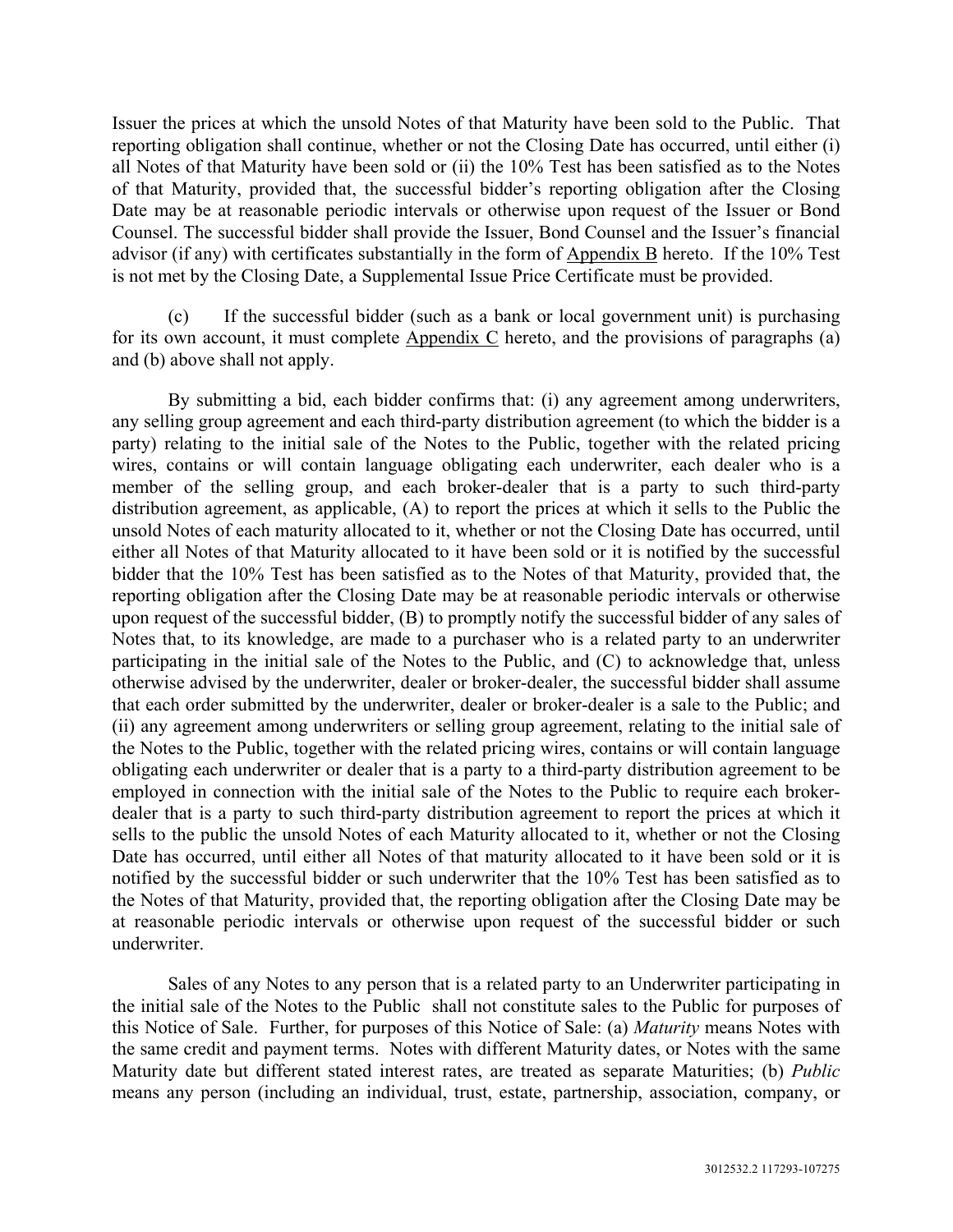corporation) other than an Underwriter or a related party to an Underwriter. The term "related party" for purposes of this certificate generally means any two or more persons who have greater than 50 percent common ownership, directly or indirectly; (c) *Sale Date* means the first day on which the Notes are awarded by the Issuer to the successful bidder. The Sale Date of the Notes is May 19, 2022; (d) *Underwriter* means (i) any person that agrees pursuant to a written contract with the Issuer (or with the lead Underwriter to form an underwriting syndicate) to participate in the initial sale of the Notes to the Public, and (ii) any person that agrees pursuant to a written contract directly or indirectly with a person described in clause (i) of this paragraph to participate in the initial sale of the Notes to the Public (including a member of a selling group or a party to a third-party distribution agreement participating in the initial sale of the Notes to the Public).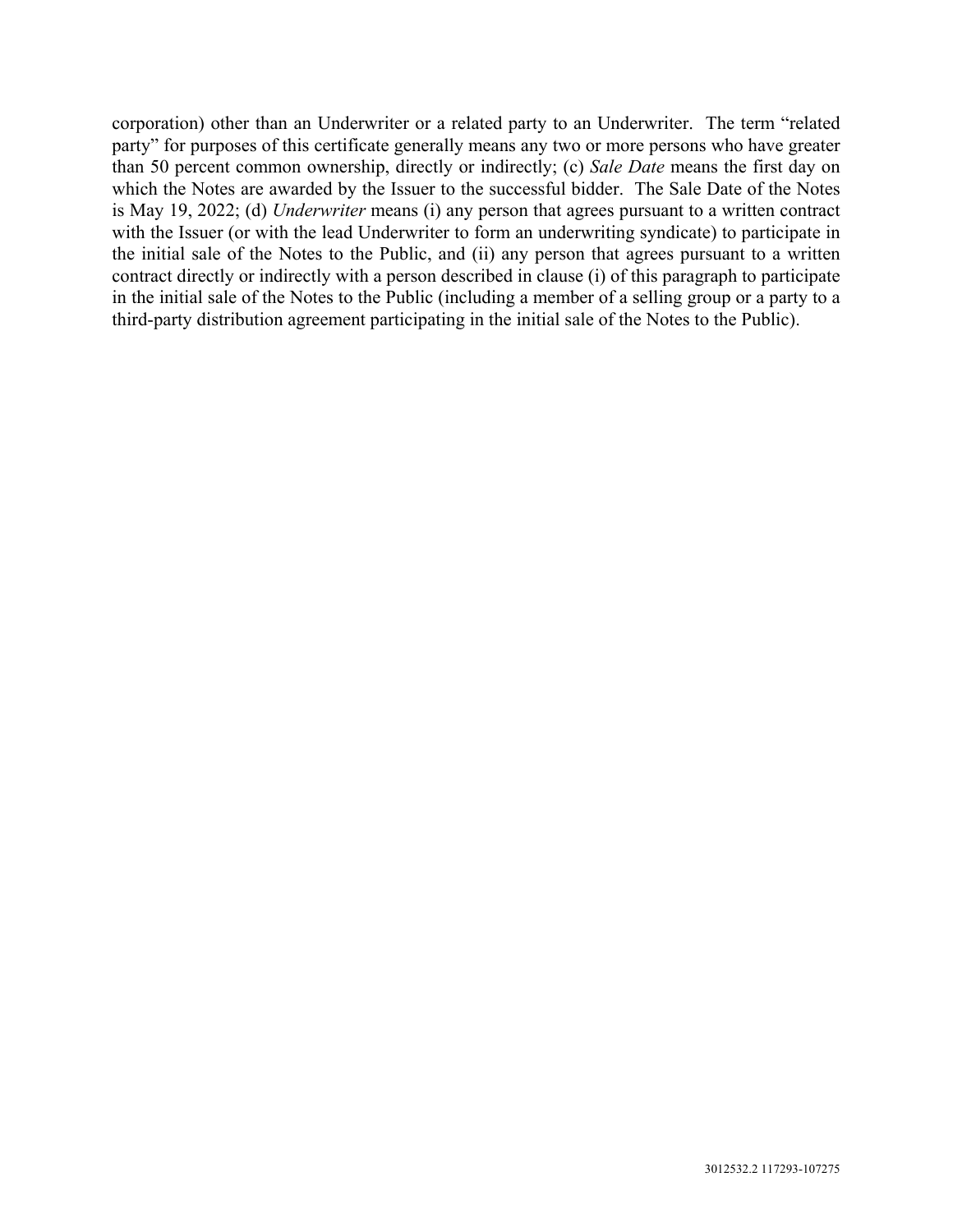### **APPENDIX A**

## Issue Price Certificate Competitive Sale Form - Notes

\_\_\_\_\_\_\_\_\_\_\_ of \_\_\_\_\_\_\_\_\_\_, New Jersey (the "Issuer") \$ Bond Anticipation Notes

The undersigned, on behalf of \_\_\_\_\_\_\_\_\_\_\_\_\_\_\_\_\_\_\_\_\_\_\_ (the "SHORT NAME OF UNDERWRITER"), hereby certifies as set forth below with respect to the sale of the abovecaptioned obligations (the "Notes").

### 1. **Reasonably Expected Initial Offering Price**

(a) As of the Sale Date, the reasonably expected initial offering prices and yields of the Notes to the Public by [SHORT NAME OF UNDERWRITER] are the prices and yields listed in Schedule A (the "Expected Offering Prices"). The Expected Offering Prices are the prices for the Maturities of the Notes used by [SHORT NAME OF UNDERWRITER] in formulating its bids to purchase the Notes. Attached as Schedule B is a true and correct copy of the bid provided by [SHORT NAME OF UNDERWRITER] to purchase the Notes.

(b) [SHORT NAME OF UNDERWRITER] was not given the opportunity to review other bids prior to submitting its bid.

(c) The bid submitted by [SHORT NAME OF UNDERWRITER] constituted a firm offer to purchase the Notes.

### 2. **Defined Terms**

(a) *Maturity* means Notes with the same credit and payment terms. Notes with different maturity dates, or Notes with the same maturity dated but different stated interest rates, are treated as separate Maturities.

(b) *Public* means any person (including an individual, trust, estate, partnership, association, company or corporation) other than an Underwriter or a related party to an Underwriter. The term "related party" for purposes of this certificate generally means any two or more persons who have greater than 50 percent common ownership, directly or indirectly.

Sale Date means the first day on which there is a binding contract in writing for the sale of a Maturity of the Notes. The Sale Date of the Notes is [ISSUE DATE].

(d) *Underwriter* means (i) any person that agrees pursuant to a written contact with the Issuer (or with the lead underwriter to form an underwriting syndicate) to participate in the initial sale of the Notes to the Public, and (ii) any person that agrees pursuant to a written contract directly or indirectly with a person described in clause (i) of this paragraph to participate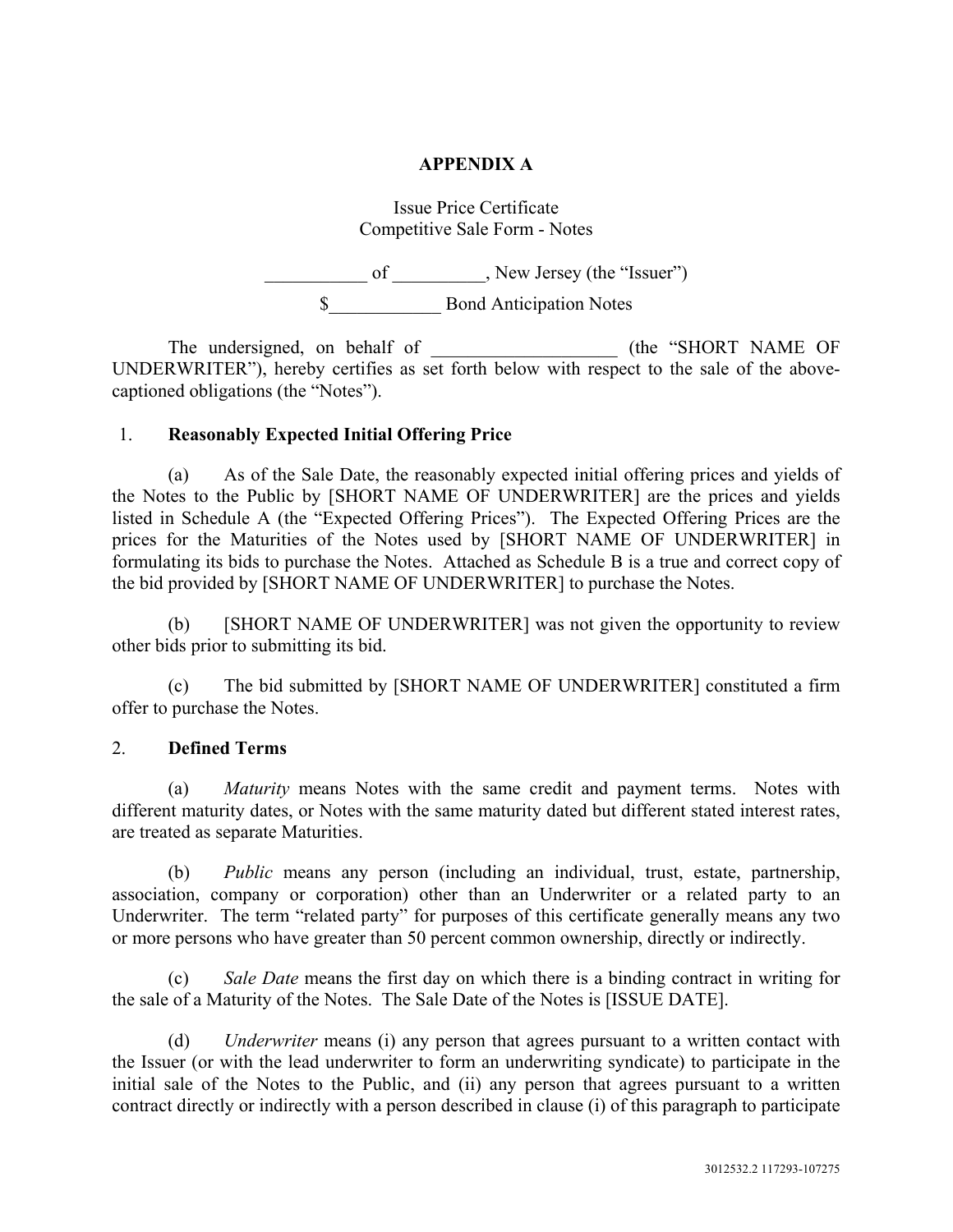in the initial sale of the Notes to the Public (including a member of a selling group or a party to a third-party distribution agreement participating in the initial sale of the Notes to the Public).

 The representations set forth in this certificate are limited to factual matters only. Nothing in this certificate represents [SHORT NAME OF UNDERWRITER]'s interpretation of any laws, including specifically Sections 103 and 148 of the Internal Revenue Code of 1986, as amended, and the Treasury Regulations thereunder. The undersigned understands that the foregoing information will be relied upon by the Issuer with respect to certain of the representations set forth in the Tax Certificate and with respect to compliance with the federal income tax rules affecting the Notes, and by Gibbons P.C., Bond Counsel in connection with rendering its opinion that the interest on the Notes is excluded from gross income for federal income tax purposes, the preparation of the Internal Revenue Service's Form 8038-G, and other federal income tax advice that it may give to the Issuer from time to time relating to the Notes.

Very truly yours,

### [UNDERWRITER]

Dated: [Issue Date] By:

(Duly Authorized Officer)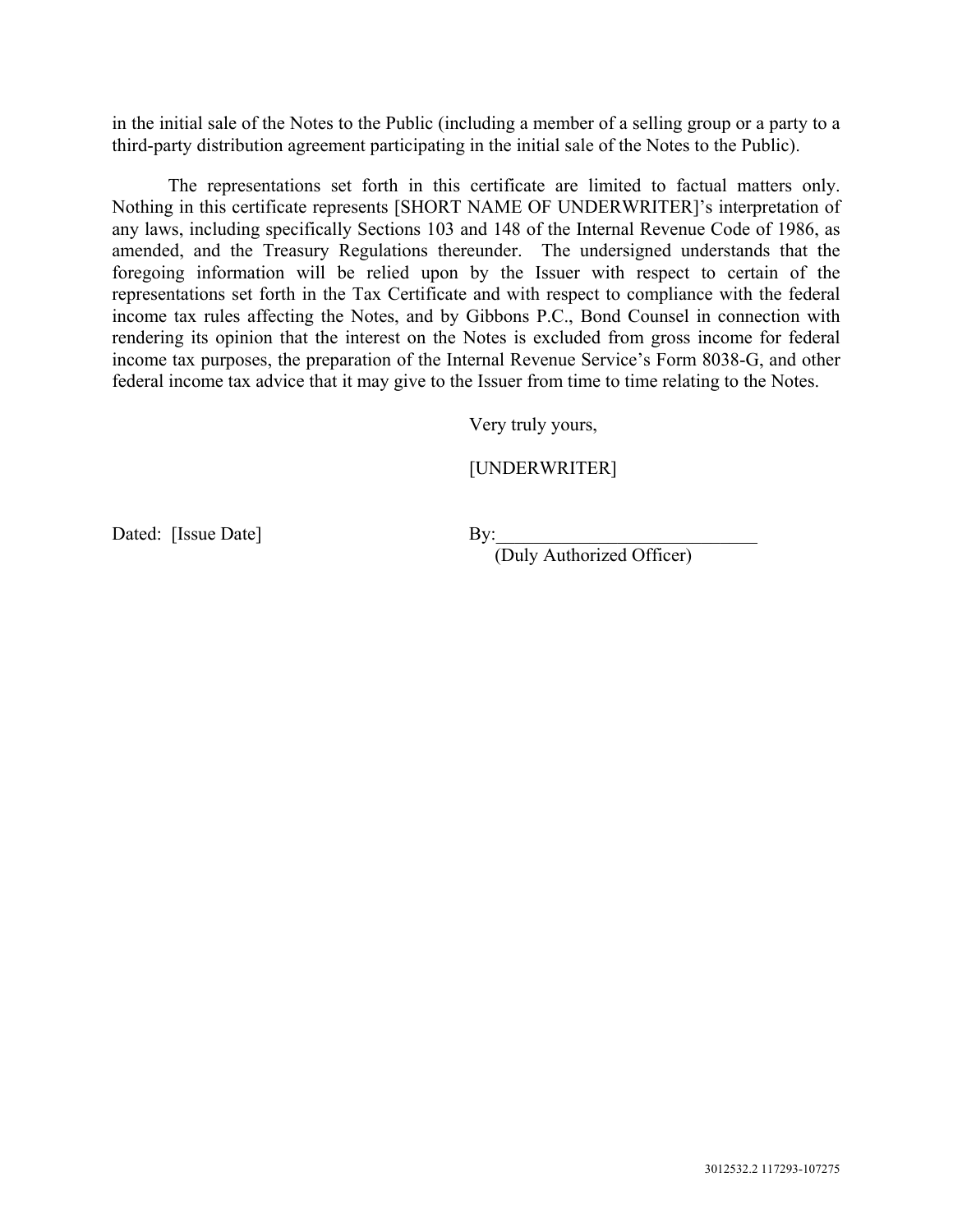# **SCHEDULE A**

# **EXPECTED OFFERING PRICES AND YIELDS**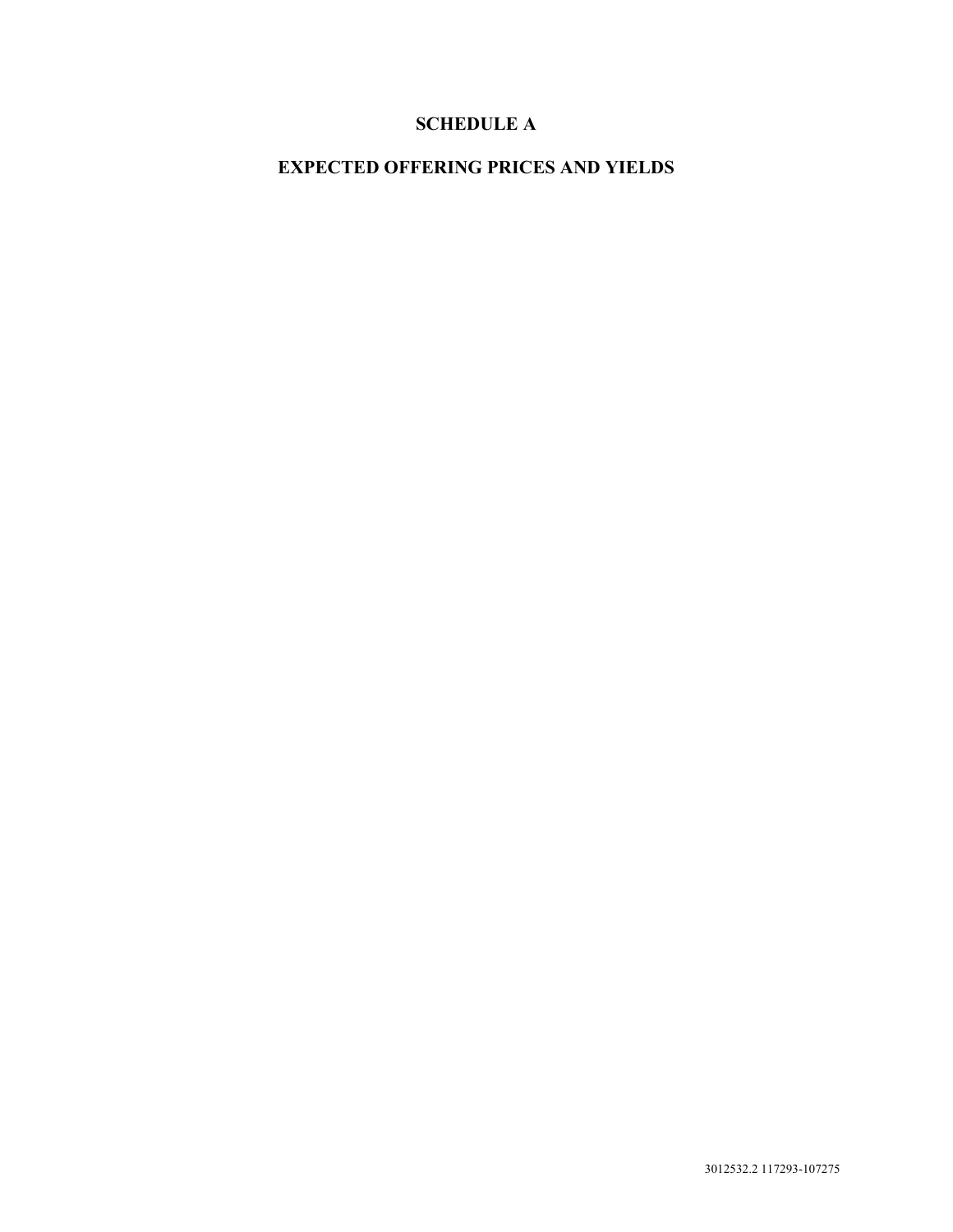# **SCHEDULE B**

**COPY OF UNDERWRITER'S BID**  *(Attached)*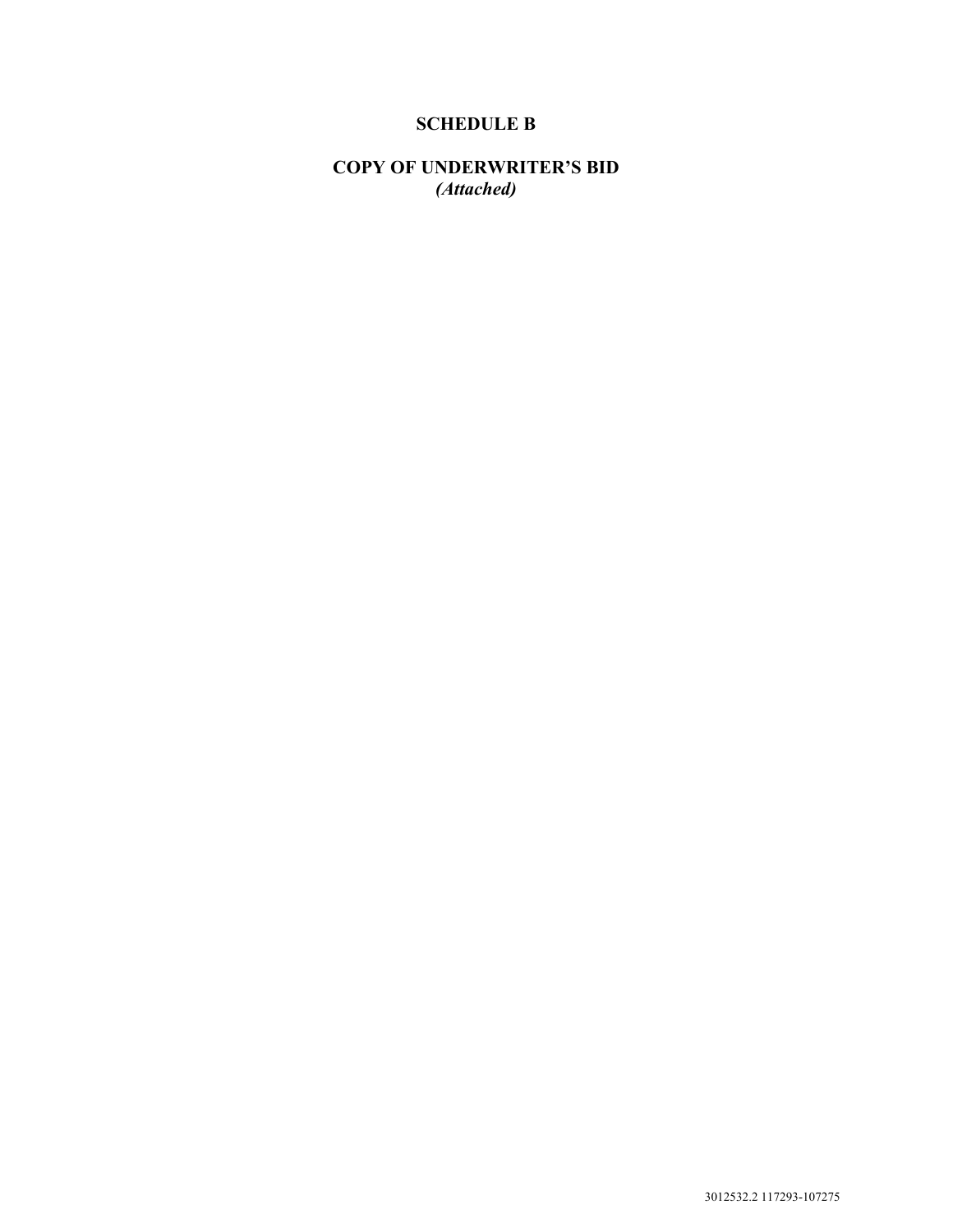### **APPENDIX B**

### Issue Price Certificate Actually Sold Form - Notes

\_\_\_\_\_\_\_\_\_\_\_ of \_\_\_\_\_\_\_\_\_\_, New Jersey (the "Issuer") \$\_\_\_\_\_\_\_\_\_\_\_\_\_ Bond Anticipation Notes

The undersigned, on behalf of \_\_\_\_\_\_\_\_\_\_\_\_\_\_\_\_\_\_\_\_\_\_\_ (the "SHORT NAME OF UNDERWRITER"), hereby certifies as set forth below with respect to the sale and issuance of the above-captioned obligations (the "Notes").

1. **Sale of the Notes. [**As of the date of this certificate, the Underwriter has not sold at least 10% of all Maturities of the Notes at a single price and agrees once it has sold at least 10% of all Maturities of the Notes at a single price, it will provide a Supplemental Issue Price Certificate to the Borough and Bond Counsel]. **[**As of the date of this certificate, for each Maturity of the Notes, the first price and yield at which at least 10% of such Maturity of the Notes was sold to the Public is the respective price and yield listed in Schedule A.]

### 2. **Defined Terms**

(e) *Maturity* means Notes with the same credit and payment terms. Notes with different maturity dates, or Notes with the same maturity dated but different stated interest rates, are treated as separate Maturities.

(f) *Public* means any person (including an individual, trust, estate, partnership, association, company or corporation) other than an Underwriter or a related party to an Underwriter. The term "related party" for purposes of this certificate generally means any two or more persons who have greater than 50 percent common ownership, directly or indirectly.

(g) *Underwriter* means (i) any person that agrees pursuant to a written contact with the Issuer (or with the lead underwriter to form an underwriting syndicate) to participate in the initial sale of the Notes to the Public, and (ii) any person that agrees pursuant to a written contract directly or indirectly with a person described in clause (i) of this paragraph to participate in the initial sale of the Notes to the Public (including a member of a selling group or a party to a third-party distribution agreement participating in the initial sale of the Notes to the Public).

 The representations set forth in this certificate are limited to factual matters only. Nothing in this certificate represents [SHORT NAME OF UNDERWRITER]'s interpretation of any laws, including specifically Sections 103 and 148 of the Internal Revenue Code of 1986, as amended, and the Treasury Regulations thereunder. The undersigned understands that the foregoing information will be relied upon by the Issuer with respect to certain of the representations set forth in the Tax Certificate and with respect to compliance with the federal income tax rules affecting the Notes, and by Gibbons P.C., Bond Counsel in connection with rendering its opinion that the interest on the Notes is excluded from gross income for federal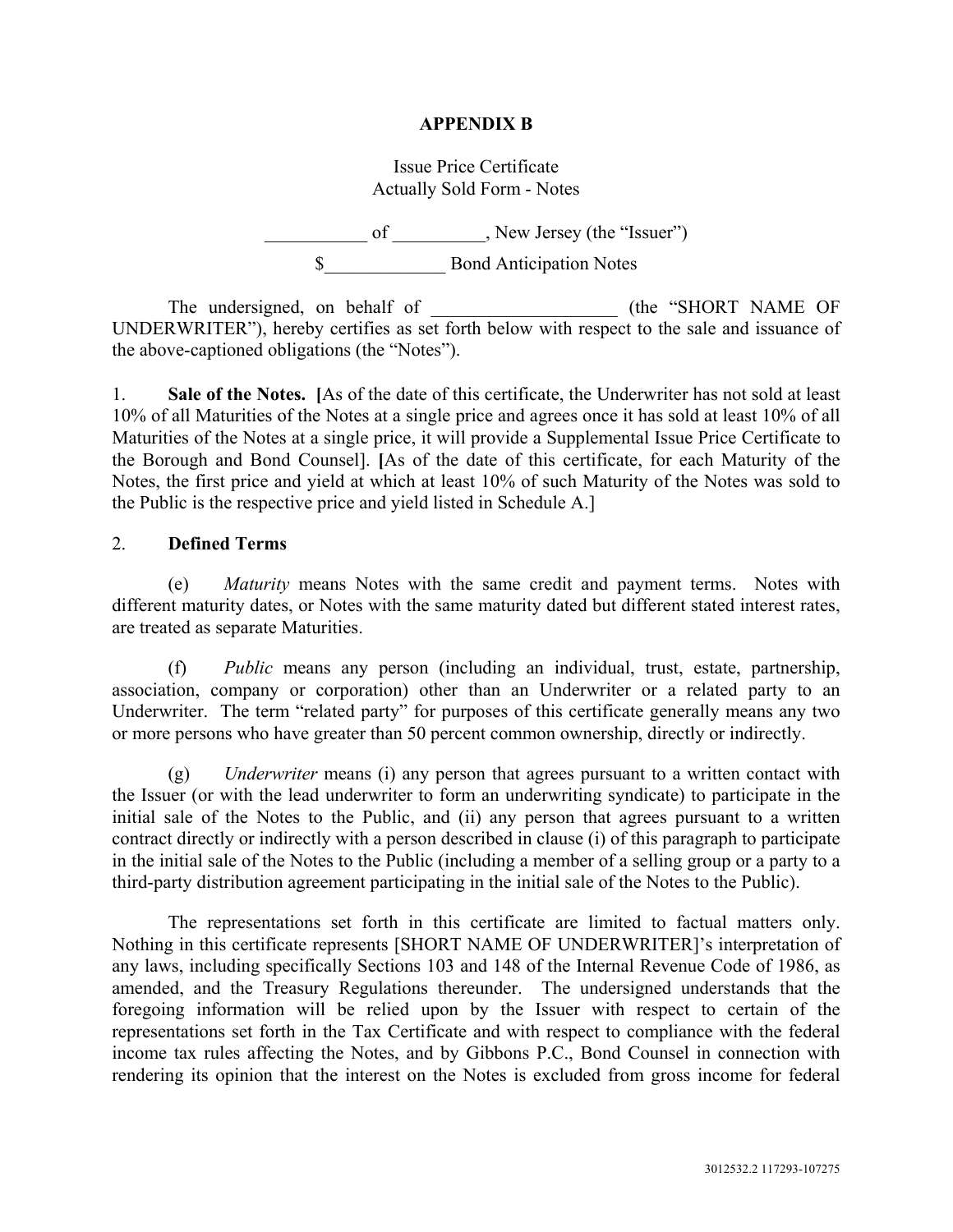income tax purposes, the preparation of the Internal Revenue Service's Form 8038-G, and other federal income tax advice that it may give to the Issuer from time to time relating to the Notes.

Very truly yours,

[UNDERWRITER]

Dated: [Issue Date] By:

(Duly Authorized Officer)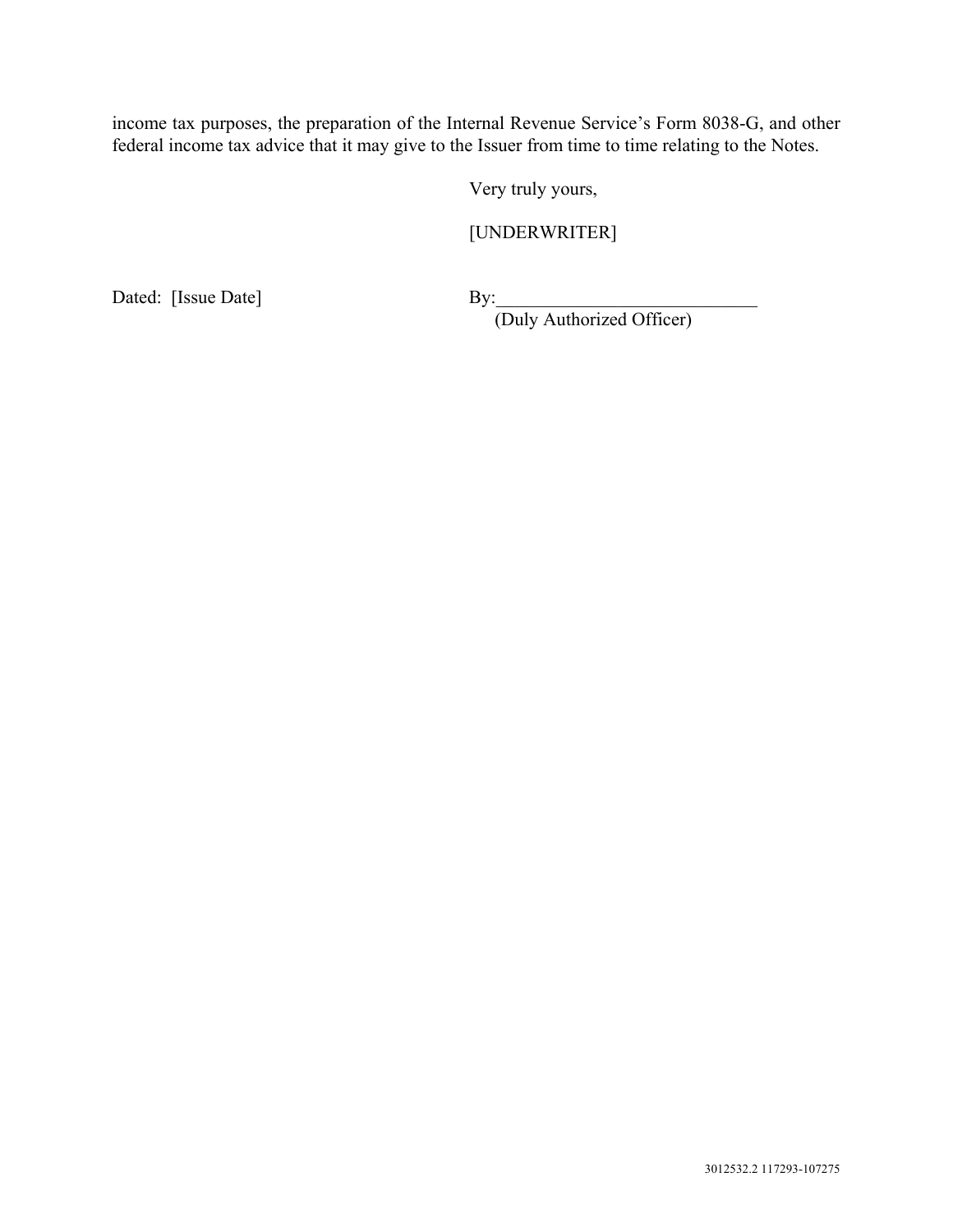# **SCHEDULE A**

# **SALE PRICES AND YIELDS**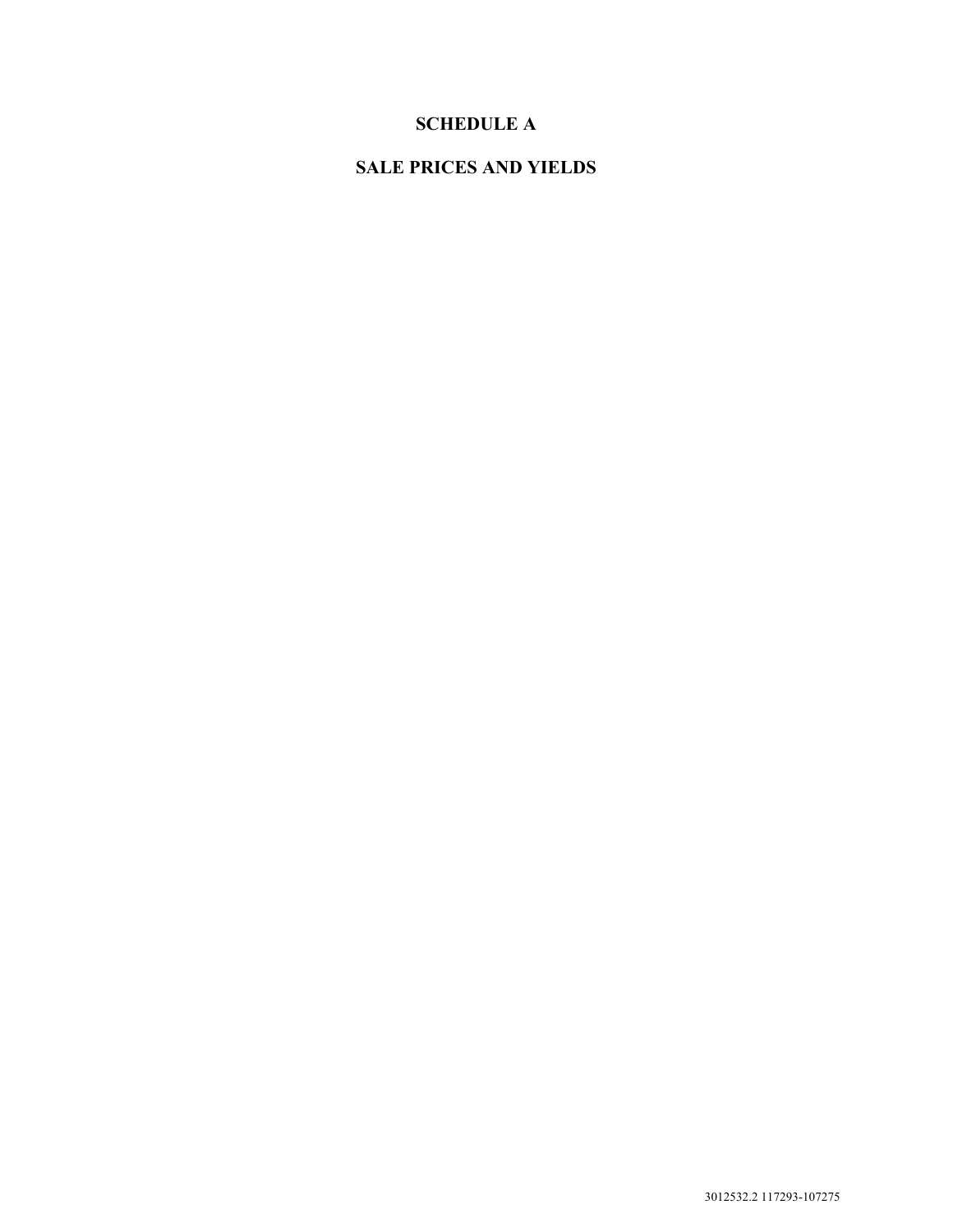### **APPENDIX C**

## Issue Price Certificate Private Placement Form - Notes

 $\frac{1}{\sqrt{2\pi}}$  of \_\_\_\_\_\_\_\_\_\_, New Jersey (the "Issuer") \$ Bond Anticipation Notes

The undersigned, on behalf of \_\_\_\_\_\_\_\_\_\_\_\_\_\_\_\_\_\_\_\_\_ (the "Purchaser"), hereby certifies as set forth below with respect to the purchase of the above-captioned obligations (the "Notes").

1. **Purchase of the Notes.** On the date of this certificate, the Purchaser is purchasing the Notes for the amount of  $\{\$  |. The Purchaser is not acting as an Underwriter with respect to the Notes. The Purchaser has no present intention to sell, reoffer, or otherwise dispose of the Notes (or any portion of the Notes or any interest in the Notes). The Purchaser has not contracted with any person pursuant to a written agreement to have such person participate in the initial sale of the Notes and the Purchaser has not agreed with the Issuer pursuant to a written agreement to sell the Notes to persons other than the Purchaser or a related party to the Purchaser.

### 2. **Defined Terms**

(h) *Public* means any person (including an individual, trust, estate, partnership, association, company or corporation) other than an Underwriter or a related party to an Underwriter. The term "related party" for purposes of this certificate generally means any two or more persons who have greater than 50 percent common ownership, directly or indirectly.

(i) *Underwriter* means (i) any person that agrees pursuant to a written contact with the Issuer (or with the lead underwriter to form an underwriting syndicate) to participate in the initial sale of the Notes to the Public, and (ii) any person that agrees pursuant to a written contract directly or indirectly with a person described in clause (i) of this paragraph to participate in the initial sale of the Notes to the Public (including a member of a selling group or a party to a third-party distribution agreement participating in the initial sale of the Notes to the Public).

 The representations set forth in this certificate are limited to factual matters only. Nothing in this certificate represents the Purchaser's interpretation of any laws, including specifically Sections 103 and 148 of the Internal Revenue Code of 1986, as amended, and the Treasury Regulations thereunder. The undersigned understands that the foregoing information will be relied upon by the Issuer with respect to certain of the representations set forth in the Tax Certificate and with respect to compliance with the federal income tax rules affecting the Notes, and by Gibbons P.C., Bond Counsel in connection with rendering its opinion that the interest on the Notes is excluded from gross income for federal income tax purposes, the preparation of the Internal Revenue Service's Form 8038-G, and other federal income tax advice that it may give to the Issuer from time to time relating to the Notes.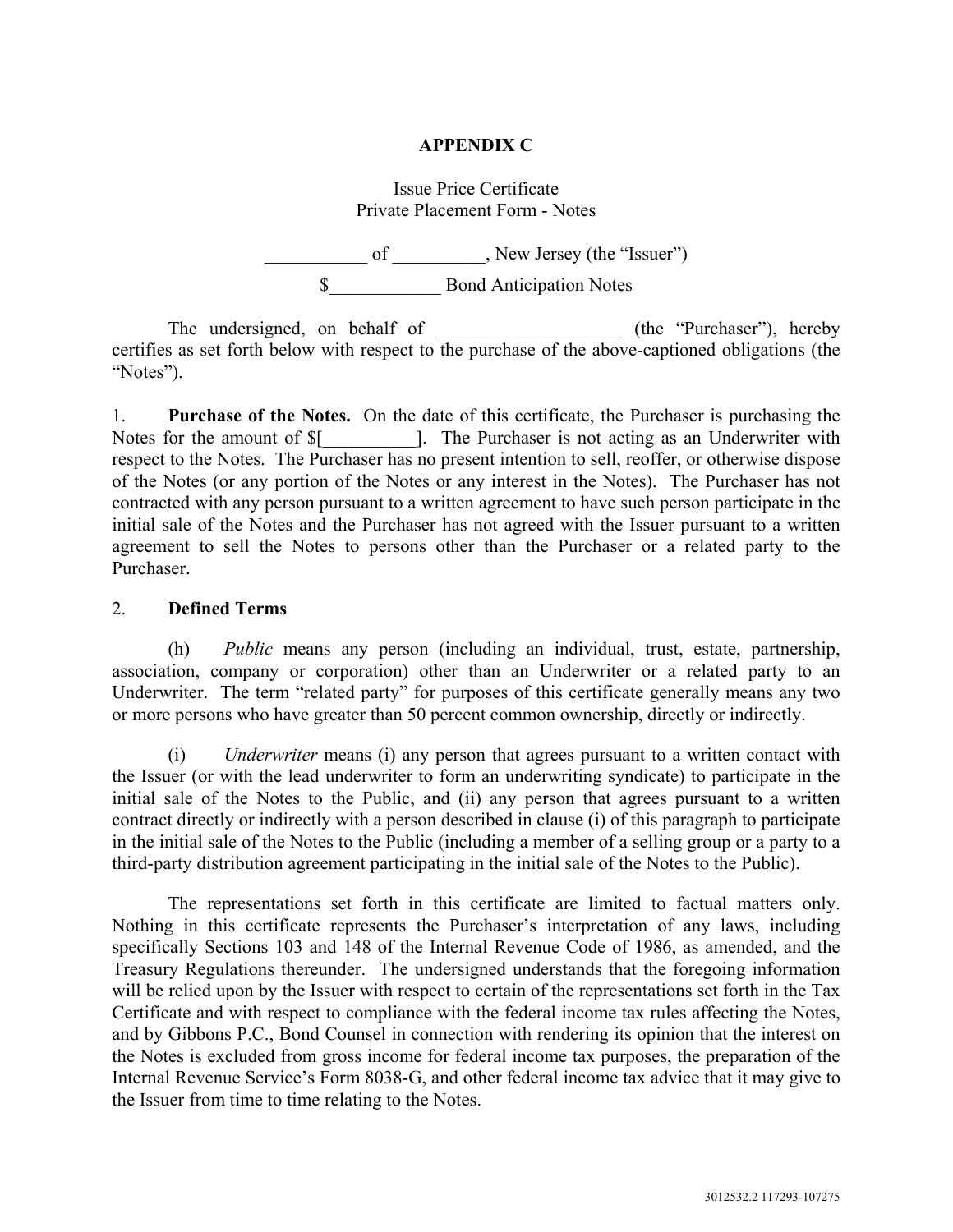Very truly yours,

[PURCHASER], as Purchaser

Dated: [Issue Date] By:

(Duly Authorized Officer)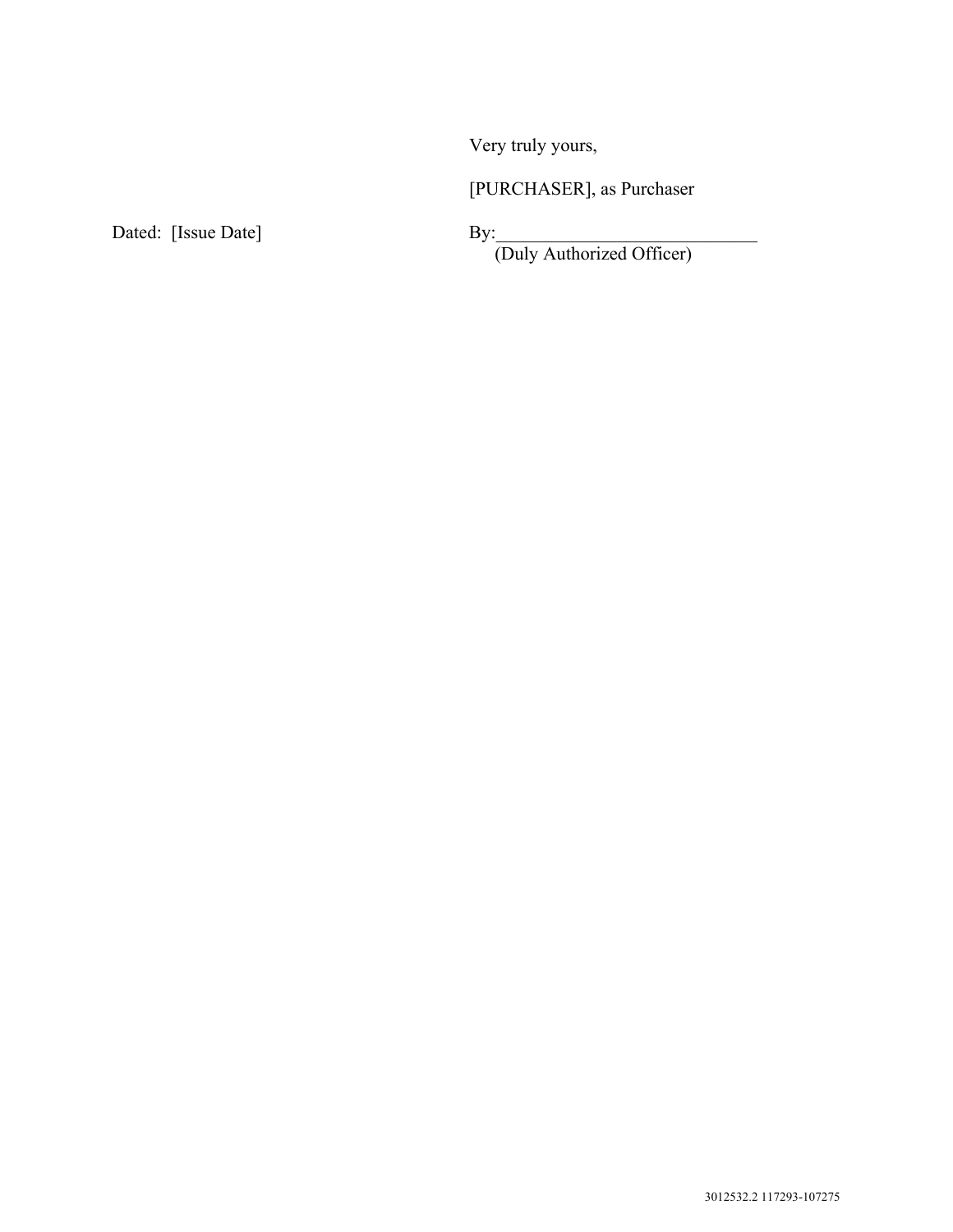## **BOROUGH OF CLOSTER BAN BIDDERS LIST AS OF MAY 13, 2022**

**Kerry M. Capriccio Bank of America Merrill Lynch 750 Walnut Avenue, 3rd Floor Cranford, New Jersey 07016 Mailstop: NJ6-502-03-01 Tel: (908) 709-3649 Fax: (212) 548-2087 Email: kerry.capriccio@bofa.com**

**Daniel Kiley Jefferies & Company 520 Madison Avenue, 8th Floor New York, NY 10022 Tel: (212) 336-7123 Fax: (212) 336-7255 Email: dkiley@jefferies.com**

**Mark Matthews Citigroup 390 Greenwich Street, 5th Floor New York, New York 10013 Tel: (212) 723-7082 Fax: (212) 723-8823 Email: mark.g.matthews@citigroup.com**

**Carolyn Kestner Janney Montgomery Scott LLC 1717 Arch Street 19th Floor Philadelphia, PA 19103 Tel: (215) 665-4557 Fax: (215) 557-8648 Email: ckestner@janney.com**

**Christopher King Jefferies & Company 520 Madison Avenue, 8th Floor New York, NY 10022 Tel: (212) 336-7164 Fax: (212) 336-7255 Email: Christopher.king@jefferies.com**

**Drew Rowley Kristen Weiss Morgan Stanley | Fixed Income 1585 Broadway, 2nd Floor New York, NY 10036 Tel: (212) 761-1529 Email: Drew.Rowley@morganstanley.com Kristen.M.Weiss@morganstanley.com**

**Alexandra Cowan Jefferies & Company 520 Madison Avenue, 8th Floor New York, NY 10022 Tel: (212) 336-7162 Fax: (212) 336-7255 Email: acowan@jefferies.com**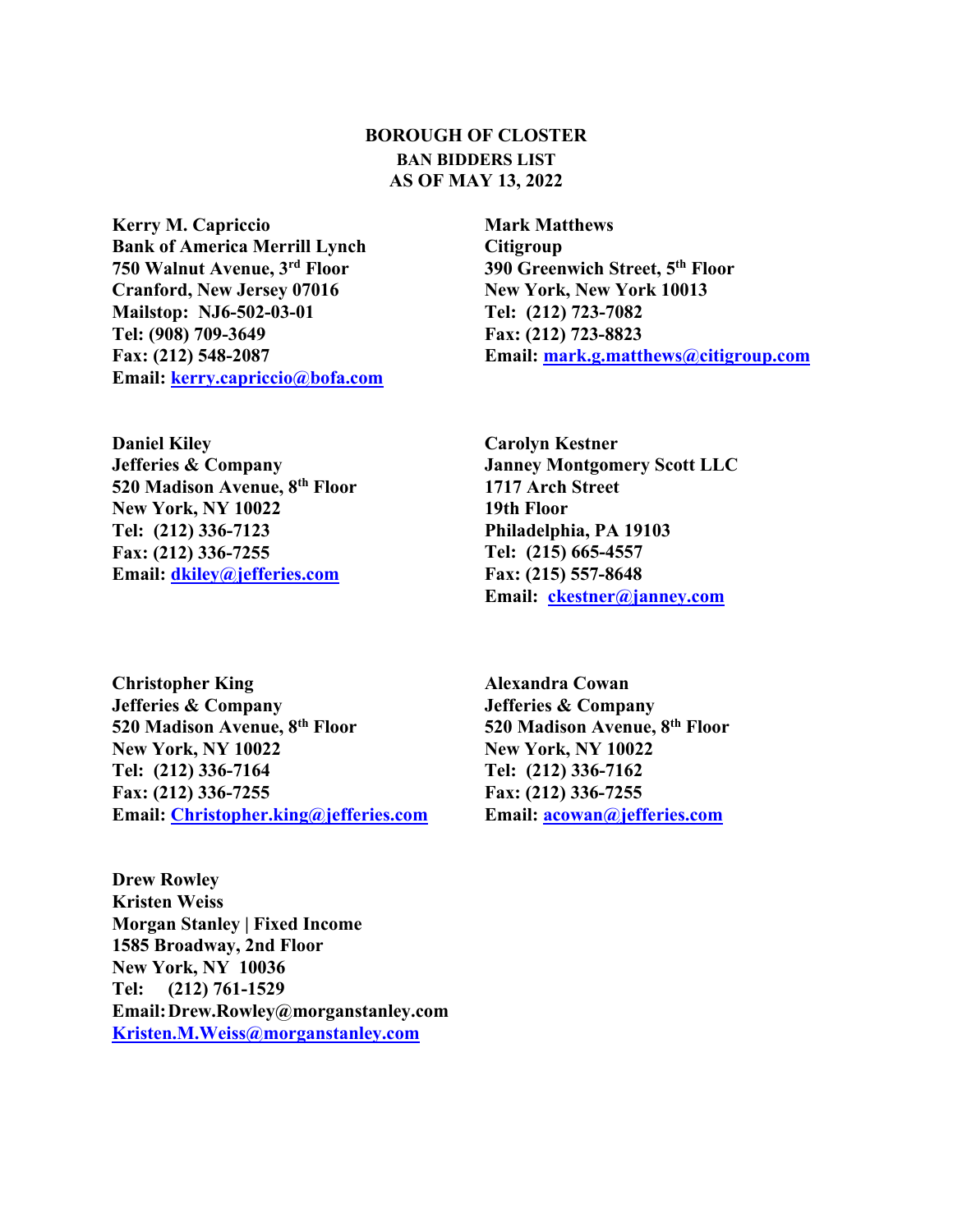**Mary Lou Unangst Vice President, Government Banking Two Tower Center Blvd. East Brunswick, NJ 08816 Tel: (908) 213 6426 Email: mary.unangst@pnc.com**

**Al Fleitas, SVP MD Darren Smith, SVP Mary Starkey Cynthia (Cyndi) Pinto Oppenheimer & Co. 1818 Market Street, 24th Floor Phila, PA 19103 Tel: (215) 656-2894 Al Fleitas Tel: (215) 656-2893 Darren Smith Tel: (215) 656-2892 Mary Starkey Fax: (215) 656-2896 Email: al.fleitas@opco.com Darren.smith@opco.com Mary.starkey@opco.com Cynthia.pinto@opco.com**

**Michael Gilmore Steven Ciminero PNC Capital Markets 1600 Market Street, 21st Floor Philadelphia, PA 19103 Tel: (215) 585-1441 Fax: (215) 585-1463 Email: mf.gilmore@pnc.com steven.ciminero@pnc.com**

**Joanna Brody Managing Director Piper Jaffray & Co. 345 Park Avenue 11th Floor New York, NY 10154 Tel: (212) 284-9421 Email: Joanna.l.brody@pjc.com**

**Stephen Guarente, Vice President Roosevelt & Cross Inc. 55 Broadway New York, NY 10005 Tel: (212) 504-9274 Fax: (212) 504-9339 Email: mguarente@roosevelt-cross.com**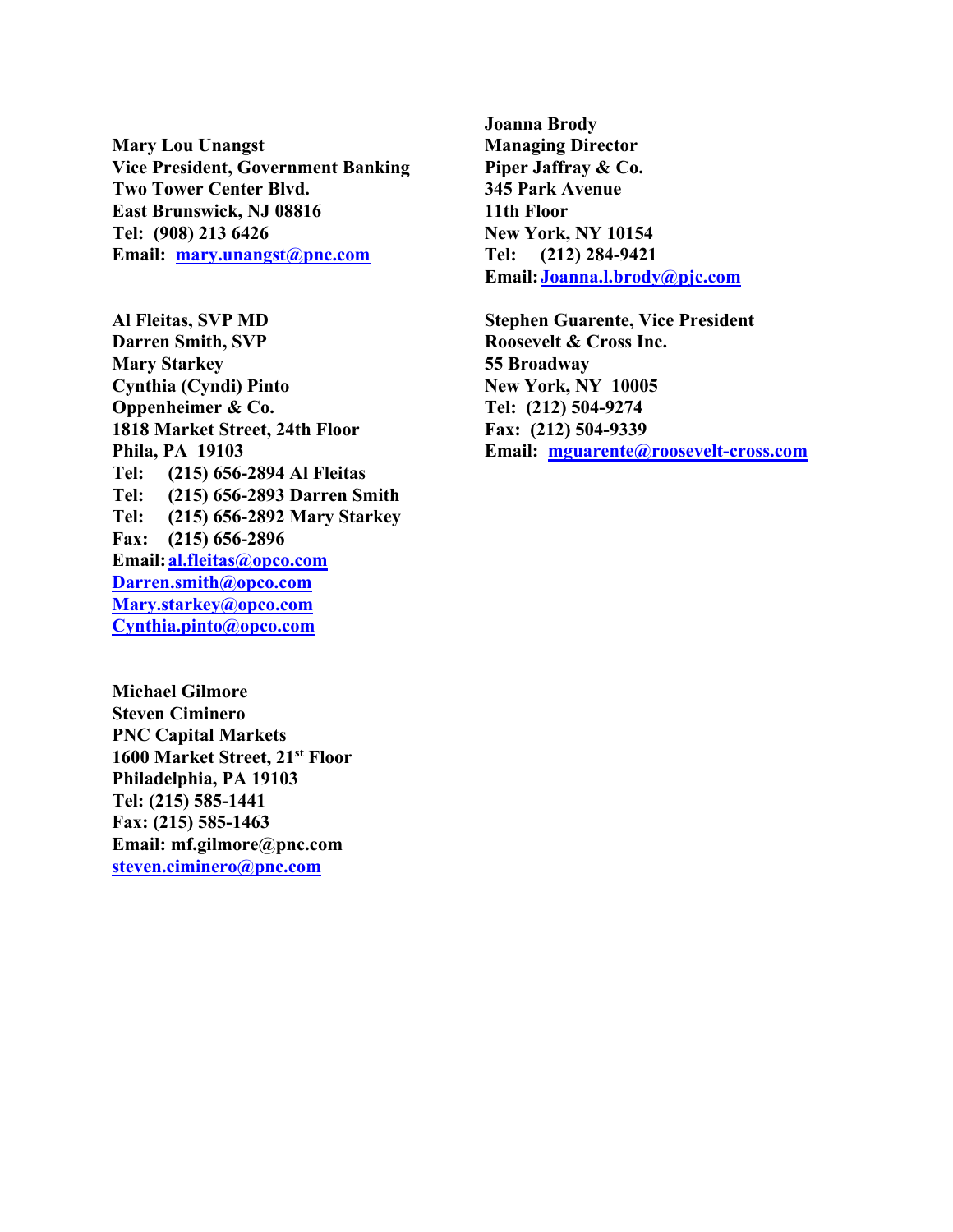**Wayne Kuss Vice President Capital One Bank 710 Route 46 East Fairfield, New Jersey Tel: (973) 439-7621 Email: wayne.kuss@capitalone.com**

**Jennifer McDermott Webster Bank 50 Kennedy Plaza Providence, RI 02903 Tel: 401-527-0996 Email: jmcdermott@websterbank.com**

**Mark Rellinger Columbia Savings Bank 60 Raritan Center Parkway Edison, New Jersey 08837 Tel: (908) 812-3866 Email: rellinger@columbiabankonline.com**

**Phillip Wright Marc Flaxman Chris Dimon TD Securities (USA) LLC 31 West 52nd Street New York, NY 10019 Tel: (212) 827-7171 Fax: (212) 849-6154 Email: phillip.wright@tdsecurities.com marc.flaxman@tdsecurities.com Chris.Dimon@tdsecurities.com**

**Tommy Murray Municipal Markets Bank of America Merrill Lynch Merrill Lynch, Pierce, Fenner & Smith One Bryant Park New York, New York 10001 Tel: (212) 449-6800 Email: tommy.murray@bofa.com**

**William Schofield Vice President, Public Finance PNC 1600 Market Street, 22nd Floor Philadelphia, PA 19103 Tel: (215) 585-6367 Fax: (215) 585-1222 Email: william.schofield@pnc.com**

**Thea Reis Director Municipal Short Term Trading & Underwriting RBC Capital Markets 414 Walnut Street Suite 300 Cincinnati, OH 45202-3910 Tel: (513) 826-0588 Fax: (866) 666-1591 Email: thea.reis@rbccm.com**

**Jim McManimon Scott Lisle Sun National Bank 47 Princeton-Hightstown Road Princeton Junction, NJ 08550 Tel: (609) 378-3229 Fax: (609) 892-7715 Email: jmcmanimon@sunnb.com slisle@sunnb.com**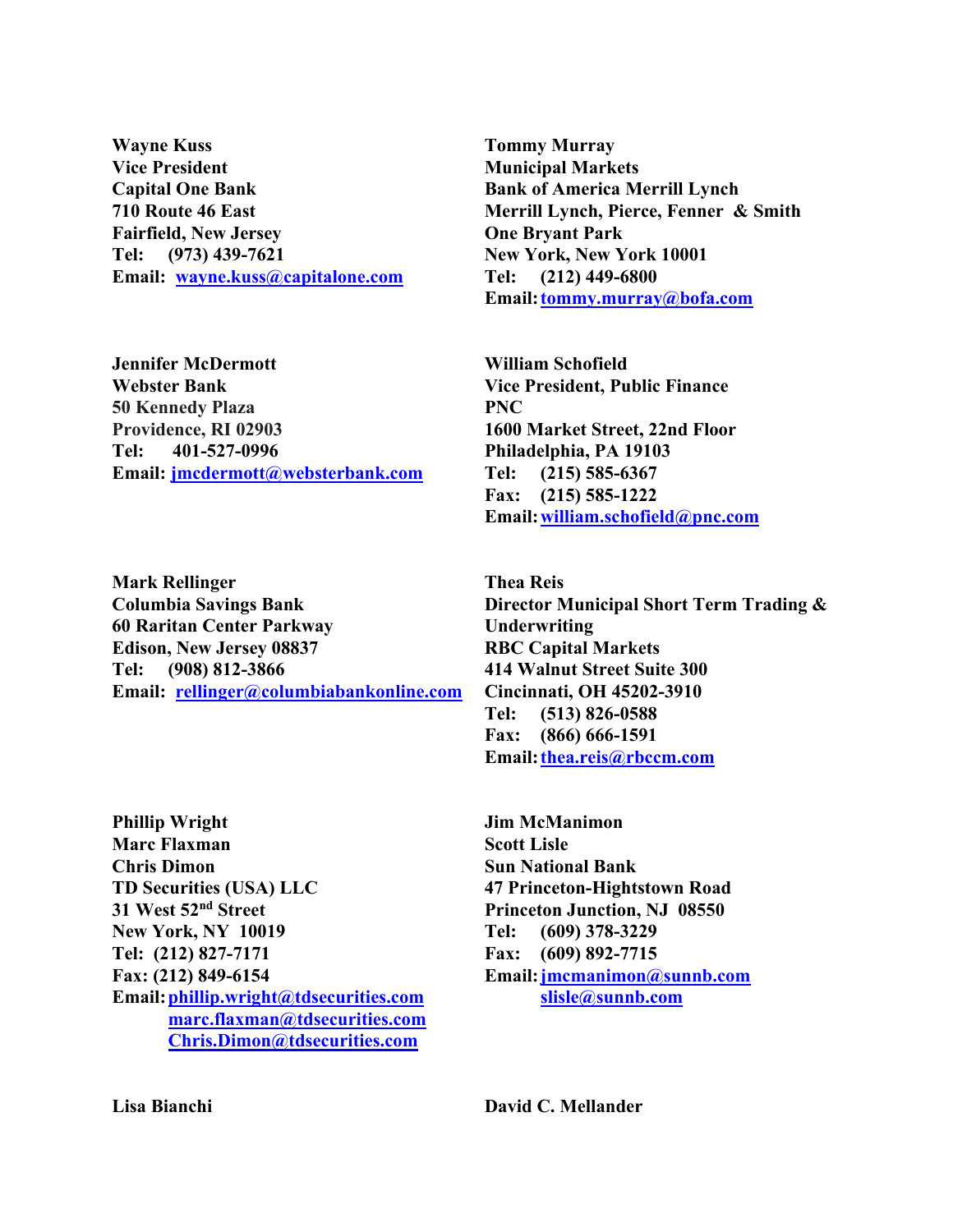**Wells Fargo Bank 190 River Road Summit, New Jersey 07901 Tel: (908) 598-3350 Fax: (908) 598-3373 Email: lisa.bianchi@wellsfargo.com**

**Peggy Dembowski, SVP/Trust Officer Amboy Bank 3590 US Highway 9 Old Bridge, NJ 08857 Tel: (732) 970-2004 Fax: (732) 591-5030 Email: pdembowski@amboybank.com**

**Derek Armstrong Client Manager, Vice President Public Sector Banking Bank of America Merrill Lynch Bank of America, N.A. 617 434-8316 Direct Email: derek.l.armstrong@bofa.com**

**Vincent Pietanza, Senior Vice President, Municipal Underwriting FTN Financial Capital Markets 444 Madison Avenue, Floor 9 New York, NY 10002 Tel: (212) 418-5005 Fax: (212) 418-7999 Email: vincent.pietanza@ftnfinancial.com**

**Jose Cobles PNC Government Banking Tel: (973) 881-5182 Cell: (201) 638-0433 Email: jose.cobles@pnc.com**

**Wells Fargo Bank National Association 301 South College Street Charlotte, NC 28288-0600 Tel: (704) 715-6867 Email: david.c.mellander@wellsfargo.com**

**Joseph Giuliani NW Capital Markets 2 Hudson Place Hoboken, NJ 07030 Tel: (201) 656-0115 Email: jgiuliani@nwfinancial.com**

**Shawn D. Robertson, Vice President Government Banking Relationship Manager 830 Morris Turnpike, 4th Floor Short Hills, NJ 07078 Tel: (973) 232-8409 Fax: (973) 467-1654 Email: SRobert1@sovereignbank.com**

**Monica K. McCormack-Casey Vice President/Government Banking TD Bank, America's Most Convenient Bank 1000 MacArthur Blvd. Mahwah, NJ 074030 Tel: (201) 236-2672 Fax: Email: monica.mccormack-casey@td.com**

**Homer J. Crepeau (Jay) Market Commercial Credit Manager TD Bank 2461 Main Street, Mailstop: CT1-038-022 Glastonbury, CT 06033 Tel: (860) 652-6505 Fax: (860) 659-5720 Email: jay.crepeau@td.com**